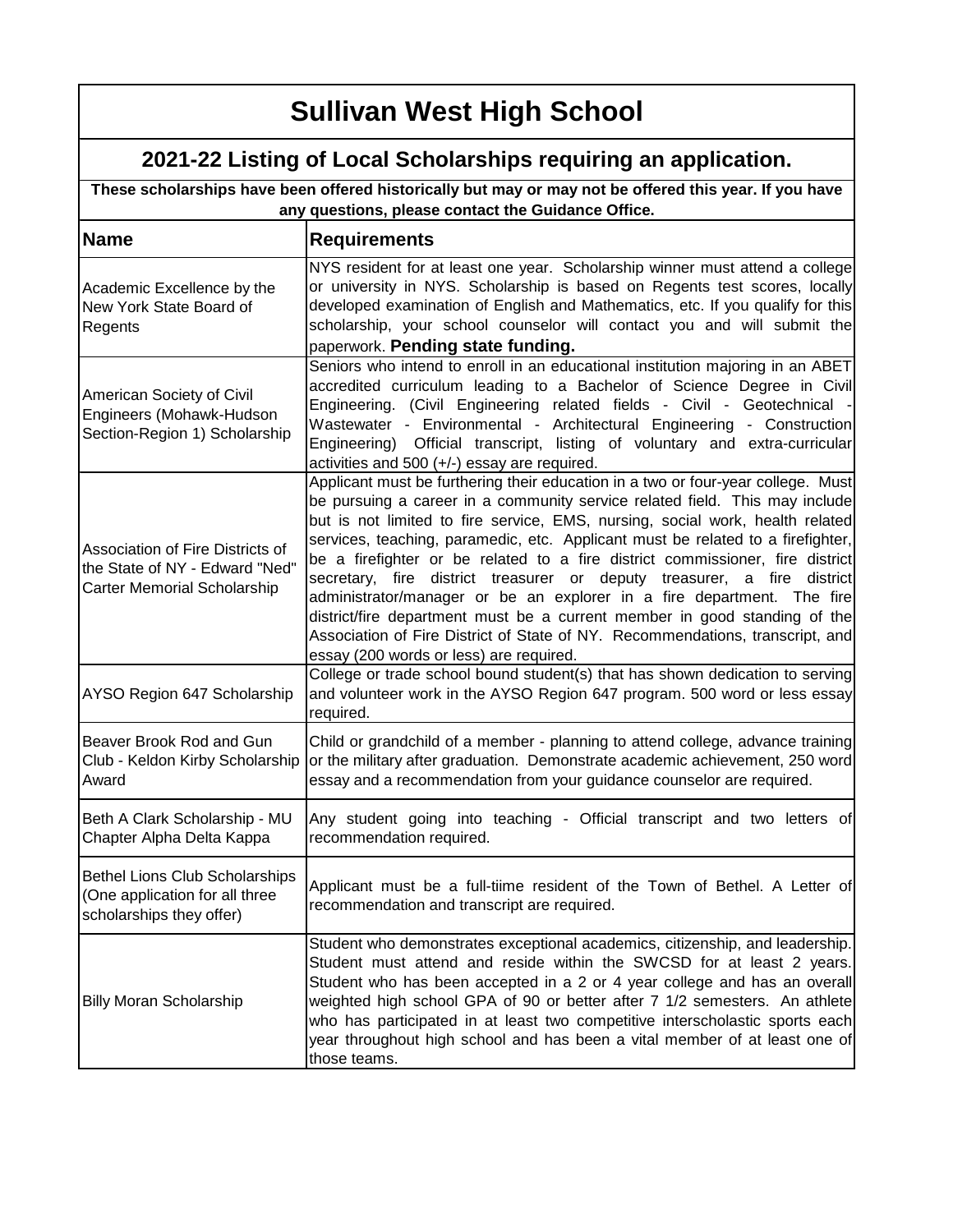| These scholarships have been offered historically but may or may not be offered this year. If you have<br>any questions, please contact the Guidance Office. |                                                                                                                                                                                                                                                                                                                                                                                                                                                                                                          |
|--------------------------------------------------------------------------------------------------------------------------------------------------------------|----------------------------------------------------------------------------------------------------------------------------------------------------------------------------------------------------------------------------------------------------------------------------------------------------------------------------------------------------------------------------------------------------------------------------------------------------------------------------------------------------------|
| <b>Name</b>                                                                                                                                                  | <b>Requirements</b>                                                                                                                                                                                                                                                                                                                                                                                                                                                                                      |
| <b>Brian Ingber Memorial</b><br><b>Foundation Recognition Award</b>                                                                                          | Must exemplify the ideals of volunteerism, service within his/her school and<br>community, be of good moral and ethical character, and be a well-rounded<br>student. This award is available, for example, to any student that is seeking<br>employment that demonstrates a commitment to community service or a<br>student that is seeking to further their education in fields of study that will result<br>in improving the quality of life in their community. Letter of recommendation<br>required. |
| <b>CSEA - Orange County Local</b><br>836                                                                                                                     | Senior who has a parent and/or guardian of the CSEA Orange County Local<br>836 - Essay (no more than 500 words) and "official" transcript.                                                                                                                                                                                                                                                                                                                                                               |
| <b>CSEA - Orange County Unit</b><br>7900/7902                                                                                                                | Any student who's parent or guardian is an Orange County employee that is a<br>member of CSEA Unit 7900/7902. Two typed personal essays, transcript and<br>college acceptance letter are required.                                                                                                                                                                                                                                                                                                       |
| <b>Callicoon Center Volunteer Fire</b><br>Department Scholarship                                                                                             | Must be a child of a CCFD member or resident of the Callicoon Center Fire<br>District.<br>academic<br>Must<br>demonstrate<br>achievement<br>provide<br>and<br>recommendation from your school counselor. Volunteer in another capacity at<br>school or in the community. Provide a short description of your plans and<br>goals.                                                                                                                                                                         |
| Charles and Dorothy Smith                                                                                                                                    | Any senior continuing his/her education. Academic resume and essay (350-                                                                                                                                                                                                                                                                                                                                                                                                                                 |
| <b>Memorial Scholarship</b><br>Community Foundations of the<br><b>Hudson Valley</b>                                                                          | 500 words) are required.<br>This organization administers scholarships and gives Hudson Valley students<br>access to numerous scholarships. Apply on-line - Create an online account<br>and complete the universal application to be automatically matched with<br>relevant opportunities. (communityfoundationshv.org)                                                                                                                                                                                  |
| Community Foundation of<br>Sullivan and Orange                                                                                                               | Sullivan County graduating high school students - Numerous scholarships<br>offered - Various criteria - Apply on-line (cfosny.org)                                                                                                                                                                                                                                                                                                                                                                       |
| Community Foundation of<br>Wayne County - Jerry "Jake"<br><b>Hopkins Memorial Scholarship</b>                                                                | Career and Technical Education - Open to Sullivan West Seniors - Apply<br>online. (waynefoundation.org)                                                                                                                                                                                                                                                                                                                                                                                                  |
| David F. Curreri Memorial<br>Scholarship Fund, Inc.                                                                                                          | Applicant should have received a Varsity Letter by the time of application and<br>must have an average of 80 or above, etc.                                                                                                                                                                                                                                                                                                                                                                              |
| Delaware Highlands<br>Conservancy- Van Gorder<br><b>Memorial Scholarship</b>                                                                                 | Seniors planning to pursue a career in education or environmental studies -<br>Transcript/Two DHC Assessment Forms required.                                                                                                                                                                                                                                                                                                                                                                             |
| Delaware Valley Arts Alliance -<br>Dr. Barry and Jane Bodenstein<br>Music Scholarship                                                                        | Sullivan West Senior who has demonstrated high level of aptitude in music,<br>and may be considering (but is not required to consider) further formal music<br>education on the college level. Apply on-line. (delawarevalleyartsalliance.org)                                                                                                                                                                                                                                                           |
| Delaware Valley Arts Alliance -<br>Stanley J. Segal Scholarship<br><b>Fund for Visual Arts</b>                                                               | High school seniors in Sullivan County, NY and Wayne County, PA who wish<br>to pursue advanced studies in the visual arts, including painting, drawing,<br>printmaking, sculpture, photography, film, and video. Apply on-line. (delaware<br>valleyartsalliance.org)                                                                                                                                                                                                                                     |
| Donald Meckle Memorial<br>Scholarship                                                                                                                        | Seniors entering a two or four-year college or vocational training program.<br>Recommendation and essay of at least 200 words are required.                                                                                                                                                                                                                                                                                                                                                              |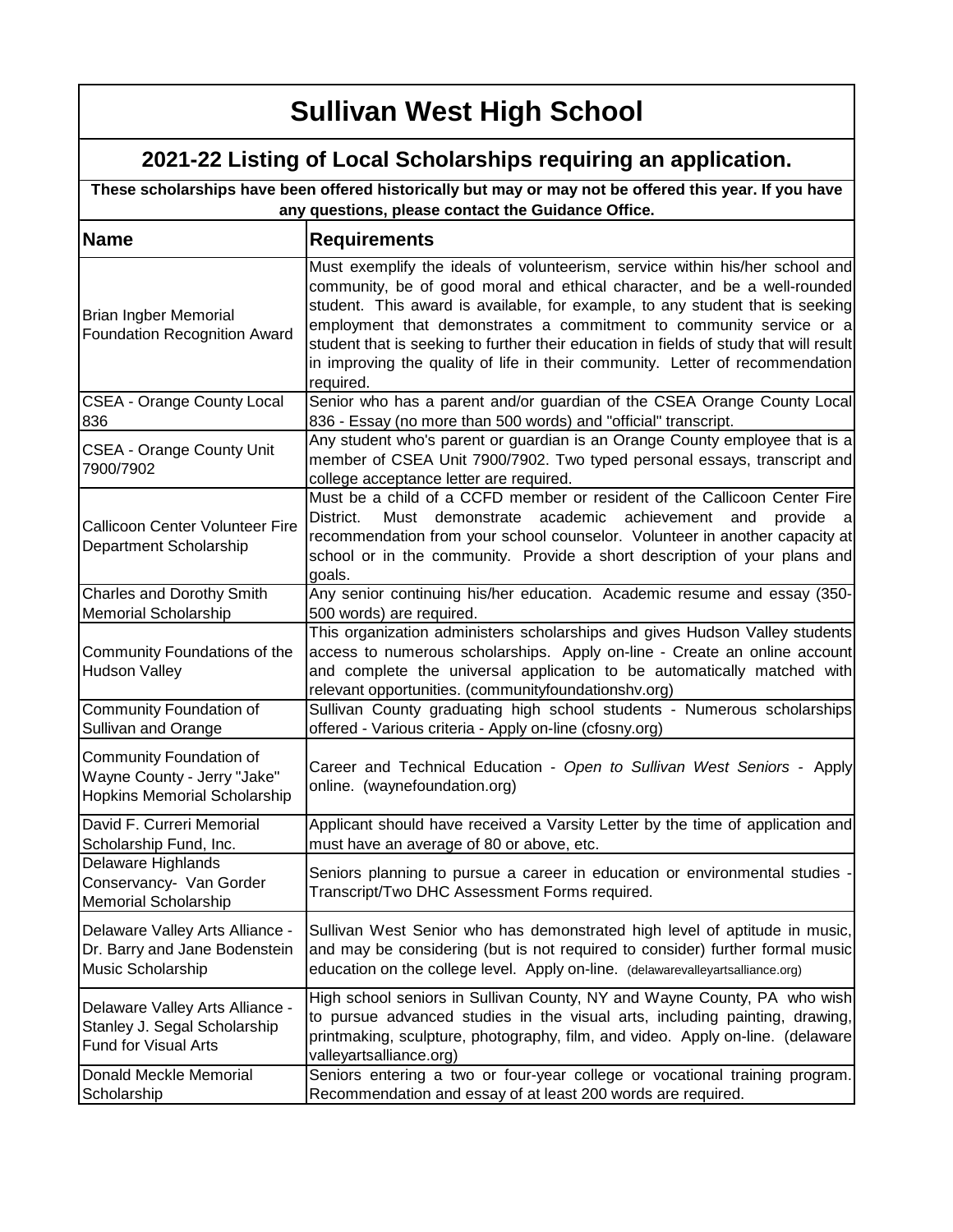| These scholarships have been offered historically but may or may not be offered this year. If you have<br>any questions, please contact the Guidance Office. |                                                                                                                                                                                                                                                                                                                                                                                                                                                                                                                                                                                                                |
|--------------------------------------------------------------------------------------------------------------------------------------------------------------|----------------------------------------------------------------------------------------------------------------------------------------------------------------------------------------------------------------------------------------------------------------------------------------------------------------------------------------------------------------------------------------------------------------------------------------------------------------------------------------------------------------------------------------------------------------------------------------------------------------|
| <b>Name</b>                                                                                                                                                  | <b>Requirements</b>                                                                                                                                                                                                                                                                                                                                                                                                                                                                                                                                                                                            |
| Epilepsy Foundation of<br>Northeastern NY, Inc. (Three<br>scholarships/One application)                                                                      | High school seniors who are currently being treated for epilepsy and have<br>plans to further their education - Must reside in one of the 22 counties served<br>by the Epilepsy Foundation of Northeastern NY. (Sullivan and Delaware<br>Counties are part of this) A short essay, copy of the letter verifying admission<br>to college/university, a statement of epilepsy diagnosis from their physician,<br>letter of recommendation, and a recent portrait style photograph are required.                                                                                                                  |
| <b>Excelsior Scholarship</b>                                                                                                                                 | Must be a resident of New York State. Plan to attend a SUNY or CUNY<br>college or university full-time in pursuit of a two-year or four-year degree.<br>Please check website for specifics on family income qualifications. Be on track<br>to graduate on time with an Associate's Degree in two consecutive years or a<br>Bachelor's Degree in four consecutive years. Apply on-line. (hesc.ny.gov)                                                                                                                                                                                                           |
| Federation of Sportsmen's Club<br>of Sullivan County, Inc.                                                                                                   | Student must be a member or have a relative (parent/grandparent/aunt/uncle)<br>that is a member of the Federation of Sportsmen's Club of Sullivan County,<br>have a hunting or fishing license, 3.0/85 average and be a resident of Sullivan<br>County. Three letters of recommendation, essay, autobiography, report<br>card/transcript, and a copy of your hunting and/or fishing license are required.                                                                                                                                                                                                      |
| Firemen's Association of the<br>State of NY - Gerard J.<br>Buckenmeyer Volunteer<br><b>Scholarship</b>                                                       | The applicant or the applicant's parent/legal guardian must be a member in<br>good standing with FASNY. Must be a current junior firefighter, Explorer Scout<br>or RAM in a group affiliated with a volunteer department; a volunteer firefighter;<br>or a volunteer with an EMS unit. Demonstrate both a commitment to volunteer<br>emergency service and to the community. Resume, two letters of<br>recommendation, one page essay, Certification of Acceptance at institution of<br>higher learning, complete description of extracurricular activities, etc., are<br>required. Apply on-line. (fasny.com) |
| George Quinn Scholarship                                                                                                                                     | A senior pursuing a career in the arts and possess personality traits like<br>George. (Friendly, creative, outgoing and sincere.) Recommendation and<br>essay required.                                                                                                                                                                                                                                                                                                                                                                                                                                        |
| Grace Johansen Memorial                                                                                                                                      | College-bound student who has demonstrated a commitment of volunteer                                                                                                                                                                                                                                                                                                                                                                                                                                                                                                                                           |
| <b>Foundation Scholarship</b>                                                                                                                                | service to his/her school and/or community. (Essay 250-500 words)                                                                                                                                                                                                                                                                                                                                                                                                                                                                                                                                              |
| <b>Hankins-Fremont Fire</b><br><b>Department Trevor Armbrust</b>                                                                                             | Must live in the Hankins-Fremont Fire District, college or trade school bound,<br>and who has shown a dedication to serving and improving their community.                                                                                                                                                                                                                                                                                                                                                                                                                                                     |
| <b>Memorial Scholarship</b>                                                                                                                                  | (500 word essay)                                                                                                                                                                                                                                                                                                                                                                                                                                                                                                                                                                                               |
| Harder Scholarship for                                                                                                                                       |                                                                                                                                                                                                                                                                                                                                                                                                                                                                                                                                                                                                                |
| Engineering                                                                                                                                                  | Major in Engineering related field                                                                                                                                                                                                                                                                                                                                                                                                                                                                                                                                                                             |
| Harder Scholarship for Health<br>Care                                                                                                                        | Major in Health related field                                                                                                                                                                                                                                                                                                                                                                                                                                                                                                                                                                                  |
| Hazel and Francis Valley                                                                                                                                     | A senior who has been accepted into a college nursing program and has                                                                                                                                                                                                                                                                                                                                                                                                                                                                                                                                          |
| Scholarship Fund                                                                                                                                             | financial need.                                                                                                                                                                                                                                                                                                                                                                                                                                                                                                                                                                                                |
| Henry A. Umnik Trade<br>Scholarship with Narrowsburg<br>Class of 1963                                                                                        | Two-year Trade School (Plumbing, heating, electrical, automotive, welding,<br>cosmetology, etc.)                                                                                                                                                                                                                                                                                                                                                                                                                                                                                                               |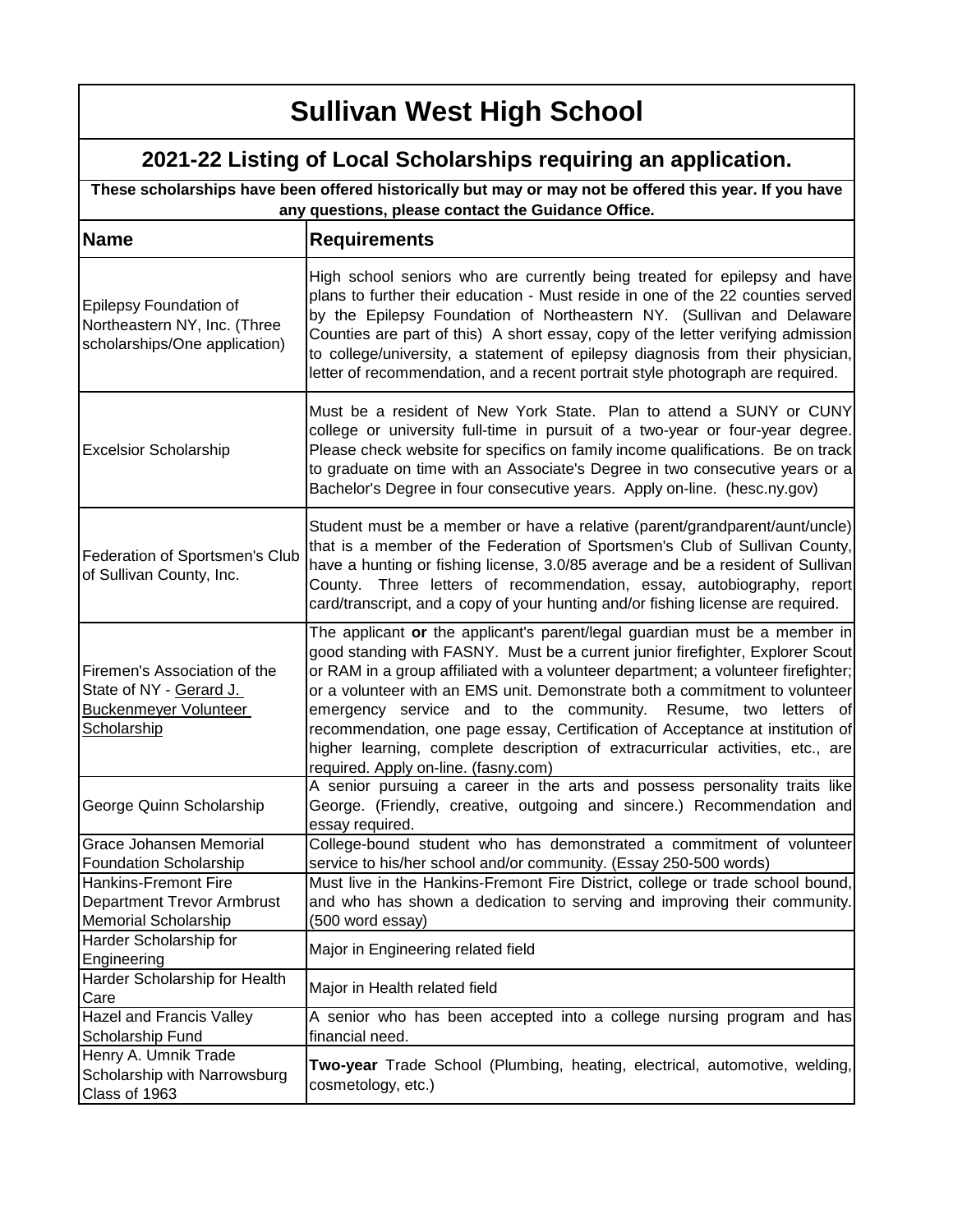### **2021-22 Listing of Local Scholarships requiring an application.**

**These scholarships have been offered historically but may or may not be offered this year. If you have any questions, please contact the Guidance Office.**

| <b>Name</b>                                                                                                            | <b>Requirements</b>                                                                                                                                                                                                                                                                                                                                                                                                                                                         |
|------------------------------------------------------------------------------------------------------------------------|-----------------------------------------------------------------------------------------------------------------------------------------------------------------------------------------------------------------------------------------------------------------------------------------------------------------------------------------------------------------------------------------------------------------------------------------------------------------------------|
| Janet Von Ahnen Memorial<br>Scholarships by the Sullivan<br><b>County Music Educator's</b><br>Association              | Senior must be able to play a Level VI NYSSMA. Auditions are in early June.                                                                                                                                                                                                                                                                                                                                                                                                 |
| Jeffersonville Lions Club<br>Scholarship                                                                               | Any senior - essay required                                                                                                                                                                                                                                                                                                                                                                                                                                                 |
| Kautz Sawyer Thorwelle<br>Scholarship                                                                                  | Sullivan West student whose primary residence is within the boundaries of the<br>former Delaware Valley C.S.D.                                                                                                                                                                                                                                                                                                                                                              |
| Ladies Ancient Order of<br>Hibernians, St. Ita Division 6<br>Orange County, NY (Two<br>scholarships - One Application) | Offering two awards: Open to students wishing to pursue their studies in a<br>college or institute of higher learning; and one for students pursuing careers or<br>studies in the Vocational or Technical field. Both scholarships require a written<br>essay of no less than 250 words.                                                                                                                                                                                    |
| Lake Huntington Fire Co., Inc.,<br>Scholarship                                                                         | Must be continuing their education and be a junior firefighter of the Lake<br>Huntington Fire Company, or the son, daughter, or grandchild of a firefighter or<br>auxiliary member of the Lake Huntington Fire Company. If no such graduating<br>senior meets this requirement then the committee will consider a junior<br>firefighter, or the son, daughter, or grandchild of a firefighter from a Fire<br>Company that serves the Sullivan West Central School District. |
| Lawrence & Imogene<br><b>Freidenstine Memorial</b><br>Scholarship                                                      | Reside in the township of Fremont - Furthering his/her education at BOCES, a<br>trade school or college. Applicant to mail required paperwork to name and<br>address on application.                                                                                                                                                                                                                                                                                        |
| Louis B. Scheinman Memorial<br>Scholarship Fund                                                                        | Financial need, scholarship, and qualities that Judge Scheinman exemplified.<br>(Compassion, warmth, friendship, and a natural inclination to see the best in<br>people.) Resume, Student Aid or FAFSA Form, School Transcript including<br>SAT and/or ACT scores, letter of recommendation from the guidance<br>counselor, etc., required.                                                                                                                                 |
| Luchs/Eggler Memorial Fund                                                                                             | Must reside within the boundaries of the former Jeffersonville-Youngsville and<br>Narrowsburg Central Schools and is based on academic potential and financial<br>need - A copy of your Student Aid Report, with your Estimated Financial<br>Contribution, a letter from student, a copy of the financial aid package you have<br>received for the college you will be attending, transcript, and recommendations<br>are all required.                                      |
| Mid-Hudson Chapter of NYS<br><b>Association of School Business</b><br><b>Officials Scholarship</b>                     | Senior planning a post secondary course of study in the field of business,<br>finance and/or education. Three letters of reference, official transcript, and a<br>one-page narrative required. Please note: Application requests student to list<br>the Sullivan West Business Official's name and address on it. (Lorraine<br>Poston, 33 Schoolhouse Road, Jeffersonville, NY 12748)                                                                                       |
| Monticello N.Y. Kennel Club,<br>Inc.                                                                                   | Sullivan County resident wishing to further their education in an animal related<br>field. Typewritten essay and two letters of recommendation are required.                                                                                                                                                                                                                                                                                                                |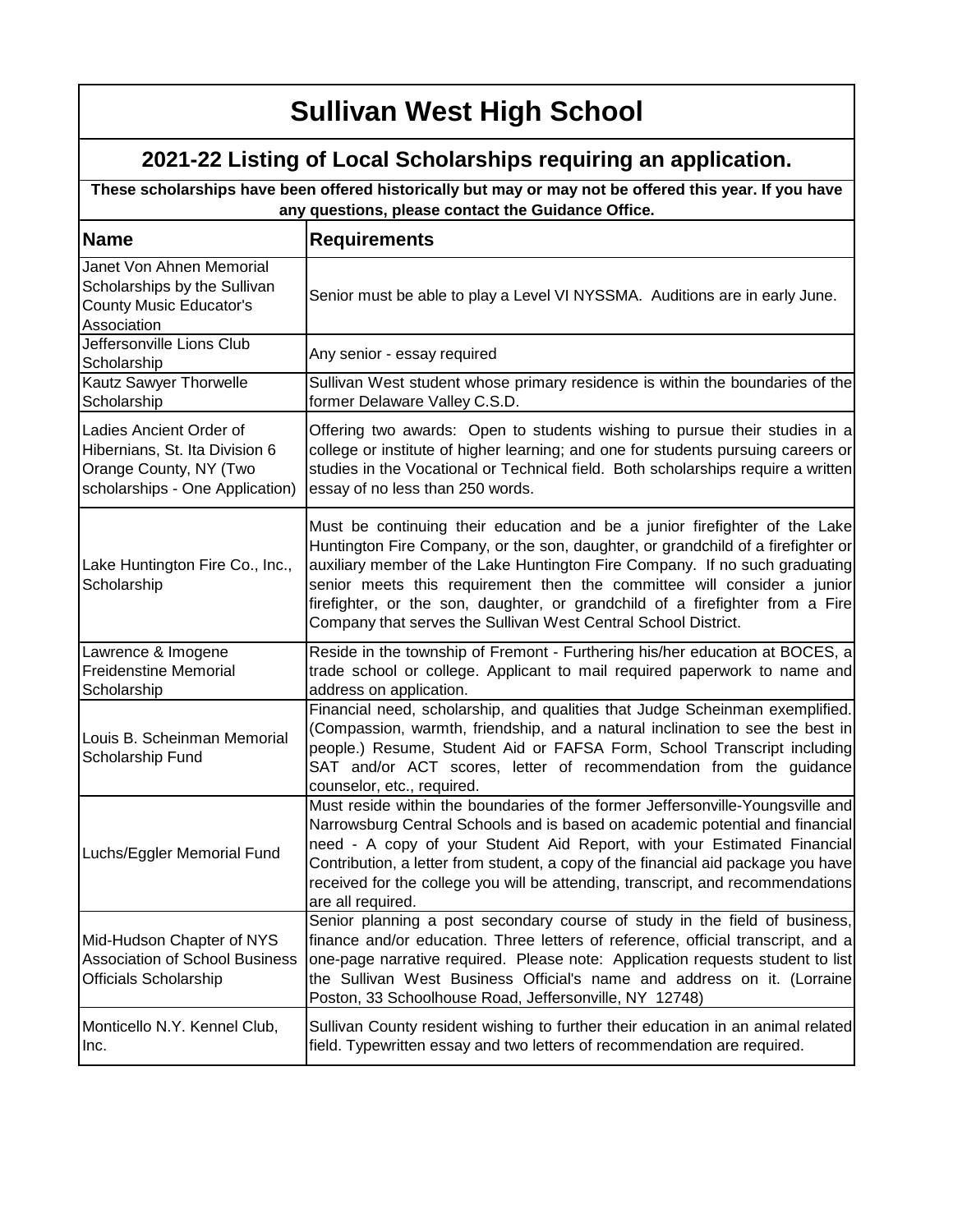| These scholarships have been offered historically but may or may not be offered this year. If you have<br>any questions, please contact the Guidance Office. |                                                                                                                                                                                                                                                                                                                                                                                                                                                                                                                                                          |
|--------------------------------------------------------------------------------------------------------------------------------------------------------------|----------------------------------------------------------------------------------------------------------------------------------------------------------------------------------------------------------------------------------------------------------------------------------------------------------------------------------------------------------------------------------------------------------------------------------------------------------------------------------------------------------------------------------------------------------|
| <b>Name</b>                                                                                                                                                  | <b>Requirements</b>                                                                                                                                                                                                                                                                                                                                                                                                                                                                                                                                      |
| Neversink Rondout Antique<br><b>Machinery Association</b>                                                                                                    | High school senior from Sullivan County pursuing secondary education in any<br>field related to either heavy equipment, automotive mechanics, or agriculture at<br>any accredited academic or vocational school. Letter of recommendation and<br>essay are required. (This scholarship is posted also at BOCES)                                                                                                                                                                                                                                          |
| New York Animal Agriculture<br>Coalition (NYAAC) Scholarship                                                                                                 | Open to NY residents majoring in an academic program related to Agriculture<br>Education, Agriculture Communications, Agriculture Business and/or Animal<br>Science. Apply on-line. (nyanimalag.org)                                                                                                                                                                                                                                                                                                                                                     |
| New York Attorney General's<br>"Triple C" Awards Program                                                                                                     | School administrator nominates two outstanding students to be recognized for<br>their exceptional commitment, character, and courage.                                                                                                                                                                                                                                                                                                                                                                                                                    |
| New York Farm Bureau<br>Agriculture Youth Scholarship                                                                                                        | High school senior who will continue to prepare for a career in some way<br>connected to the diverse agriculture industry. This includes advancing their<br>education through college or pursuing advanced training in the skilled trades,<br>live or work on a farm, or be involved with agriculture via any venue. Family<br>Farm Bureau Membership or Student Farm Bureau Membership is required.                                                                                                                                                     |
| New York Schools Insurance<br>Reciprocal - The Cristin Ann<br>Bambino Memorial Scholarship                                                                   | Available to a special education student who is college bound. (Essay - not to<br>exceed 650 words)                                                                                                                                                                                                                                                                                                                                                                                                                                                      |
| New York Schools Insurance<br>Reciprocal - The Paul Jensen<br><b>Memorial Scholarship</b>                                                                    | Student who has demonstrated an inspired imagination and creative aesthetic<br>in his or her school career, and who is seeking an opportunity to attend college.<br>Senior who has excelled in design in high school (Essay - not to exceed 650<br>words)                                                                                                                                                                                                                                                                                                |
| New York Schools Insurance<br>Reciprocal - The Joseph<br><b>Goncalves Student</b><br>Humanitarian Scholarship                                                | Must be a graduating senior from a NYSIR subscriber district (which Sullivan<br>West is) who plans to attend college in NYS. Applying students should be able<br>to demonstrate a record of involvement and work for a cause or organization<br>that actively promotes social justice, equal opportunity, relief of human<br>suffering or similar aspirations generally understood to be within the meaning<br>of humanitarian activity. Essay (not to exceed 650 words), recommendation,<br>and evidence of plans to attend college in NY are required. |
| <b>New York Snowmobile</b><br><b>Association Scholarship</b>                                                                                                 | Applicants must be graduating high school seniors who have been accepted at<br>a College, Junior College, or Vocational School. The student's parent(s) or<br>Guardian(s), or the Student if over 18, must be a member in good standing of<br>NYSSA. Application, college acceptance letter, high school transcript, essay<br>(500 words or less) and recommendations are required and must be received<br>by NYSSA as one package.                                                                                                                      |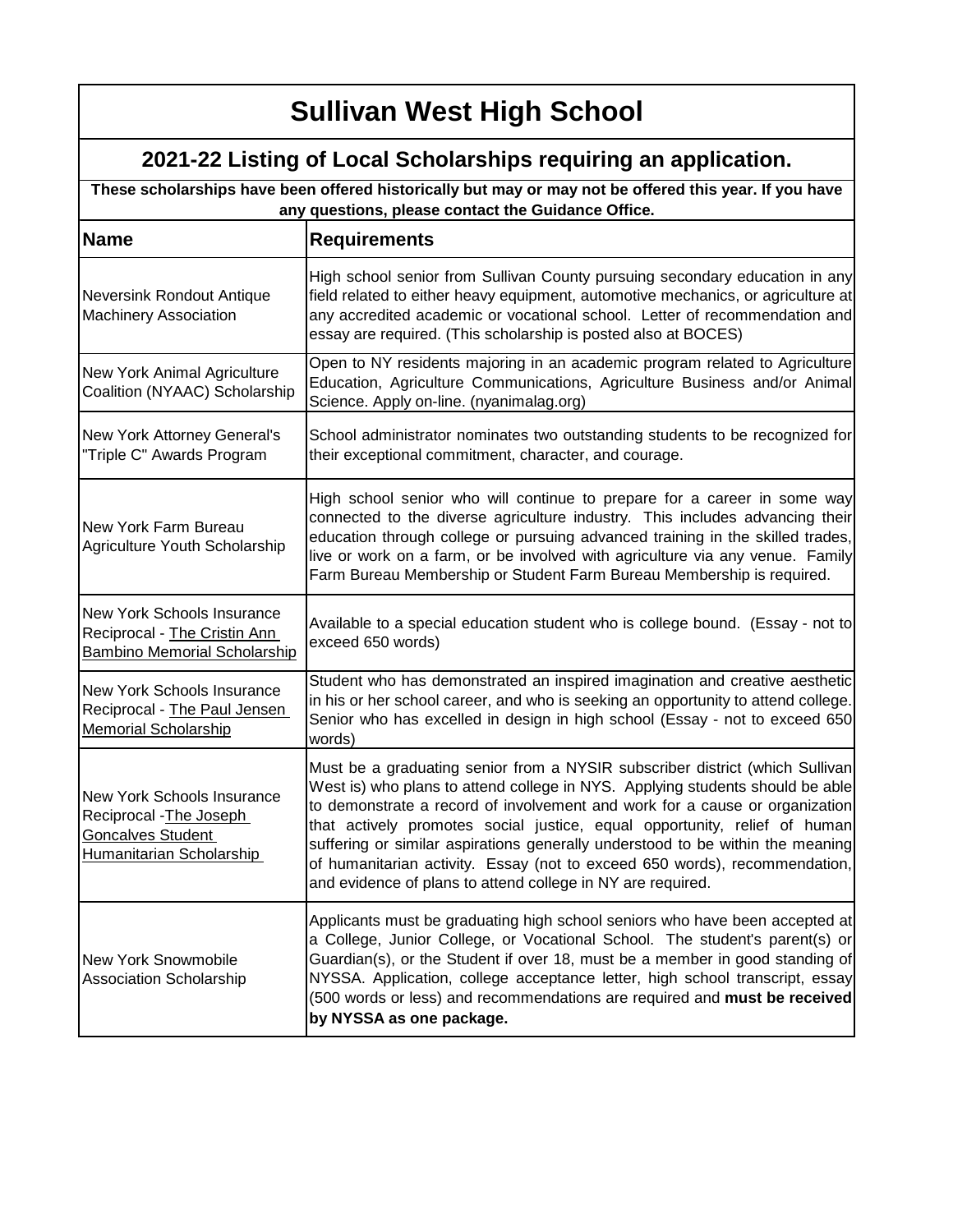| These scholarships have been offered historically but may or may not be offered this year. If you have<br>any questions, please contact the Guidance Office. |                                                                                                                                                                                                                                                                                                                                                                                                                                                                                                                                                                                                                                                                                                                                                                                                                                                                                                                                            |
|--------------------------------------------------------------------------------------------------------------------------------------------------------------|--------------------------------------------------------------------------------------------------------------------------------------------------------------------------------------------------------------------------------------------------------------------------------------------------------------------------------------------------------------------------------------------------------------------------------------------------------------------------------------------------------------------------------------------------------------------------------------------------------------------------------------------------------------------------------------------------------------------------------------------------------------------------------------------------------------------------------------------------------------------------------------------------------------------------------------------|
| <b>Name</b>                                                                                                                                                  | <b>Requirements</b>                                                                                                                                                                                                                                                                                                                                                                                                                                                                                                                                                                                                                                                                                                                                                                                                                                                                                                                        |
| <b>New York Water Environment</b><br><b>Association Scholarships</b>                                                                                         | **Numerous scholarships with all different criteria. Apply on-line. (nywea.org)<br>Please note: If you apply, you will only have one opportunity to create and<br>finish the application. They request you have your transcript, essays, and any<br>other materials ready before you begin. If you close out of the form before you<br>hit the final SAVE & Submit button or if you remain on any form for more than<br>20 minutes, your work may be lost. If you are copying and pasting from<br>another document, please, "Paste as plain text" to avoid errors due to<br>formatting. If you plan to apply, please notify Mr. Welton.                                                                                                                                                                                                                                                                                                    |
| County - High School<br>Scholarship Award                                                                                                                    | Professional Women of Sullivan Applicant must be a Sullivan County resident (minimum 2 years) and have met<br>the entrance requirements of intended accredited school. Transcript, two<br>letters of recommendations, and essay (200-250 words) are required.                                                                                                                                                                                                                                                                                                                                                                                                                                                                                                                                                                                                                                                                              |
| <b>Rebekah Peters Memorial</b><br>Scholarship                                                                                                                | Must be a female senior at SWCSD who is continuing her education and is or<br>has been a member of the SW Student Council, SW Cheerleading and/or SW<br>Cross Country Team. (Preference will be given to applicants who are either<br>currently or in the past, been involved in gymnastics.)                                                                                                                                                                                                                                                                                                                                                                                                                                                                                                                                                                                                                                              |
| Sobo & SoBo Scholarship                                                                                                                                      | You must enroll in a two-year or four-year college or university. (500-750 word<br>essay)                                                                                                                                                                                                                                                                                                                                                                                                                                                                                                                                                                                                                                                                                                                                                                                                                                                  |
| Sons of Union Veterans of the<br>Civil War - Camp 124 - Colonel<br><b>Ellis Memorial Scholarship</b>                                                         | Seniors going into military service or post secondary education who<br>demonstrates high academics, record of school/community involvement, etc.<br>Letter of recommendation and 500 word essay are required.                                                                                                                                                                                                                                                                                                                                                                                                                                                                                                                                                                                                                                                                                                                              |
| St. Tammany Chapter # 492 -<br>Order of the Eastern Star<br>(Delaware/Sullivan District)                                                                     | Senior accepted into a SUNY college full-time for fall semester (GPA 85 or<br>above) Transcript and essay are required.                                                                                                                                                                                                                                                                                                                                                                                                                                                                                                                                                                                                                                                                                                                                                                                                                    |
| STEM - NYS Science,<br>Technology, Engineering and<br>Mathematics Incentive Program                                                                          | Applicant must be a resident of NYS and have resided in NYS for 12<br>continuous months prior to the beginning of the fall college term; be a U.S.<br>citizen or eligible non-citizen; be a high school senior/recent high school<br>graduate who will be enrolled full time at a public or private college located in<br>NYS, beginning in the fall term following his or her high school graduation; be<br>ranked in the top 10% of his/her high school graduating class of a NYS high<br>school; be matriculated in an approved undergraduate program leading to a<br>degree in Science, Technology, Engineering or Mathematics at a public or<br>private college located in NYS; earn a cumulative grade point average (GPA)<br>of 2.5 or higher; and execute a service contract agreeing to reside and work in<br>NYS for five years in the field of Science, Technology, Engineering or<br>Mathematics. Apply on-line. (hesc.ny.gov) |
| <b>Sullivan County Assessor's</b><br>Association - J.J. Wheeler<br><b>Memorial Scholarship</b>                                                               | Must be college bound to a two or four-year college or university - Scholarship<br>based on financial need and academic potential. A copy of your Financial Aid<br>Form (FAF) or SCCC request for financial aid form, a letter from student, and a<br>copy of financial aid package from the college are required.                                                                                                                                                                                                                                                                                                                                                                                                                                                                                                                                                                                                                         |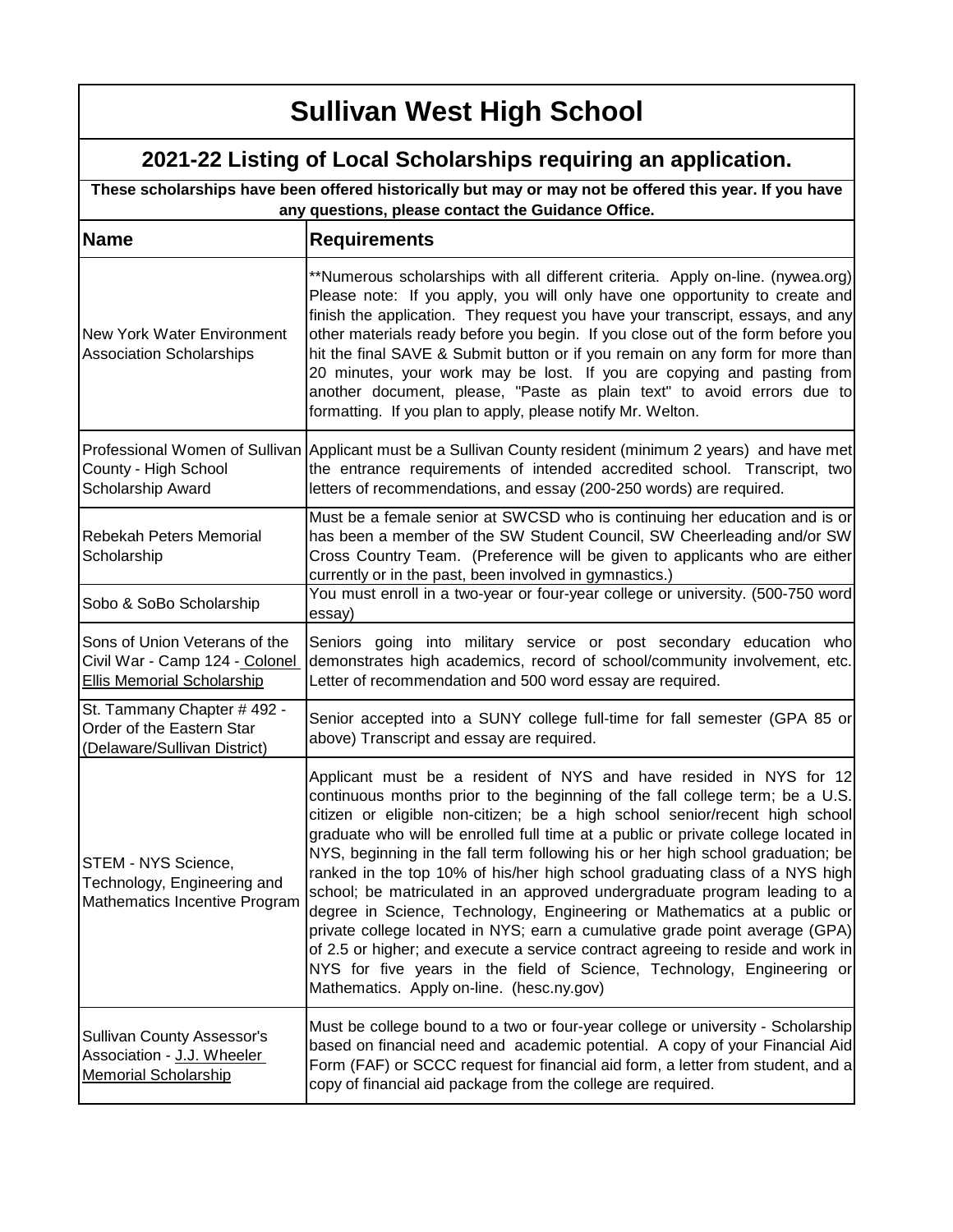| These scholarships have been offered historically but may or may not be offered this year. If you have<br>any questions, please contact the Guidance Office. |                                                                                                                                                                                                                                                                                                                                                                                                                                                                 |
|--------------------------------------------------------------------------------------------------------------------------------------------------------------|-----------------------------------------------------------------------------------------------------------------------------------------------------------------------------------------------------------------------------------------------------------------------------------------------------------------------------------------------------------------------------------------------------------------------------------------------------------------|
| <b>Name</b>                                                                                                                                                  | <b>Requirements</b>                                                                                                                                                                                                                                                                                                                                                                                                                                             |
| Sullivan County Bar Association<br>- Ira Jay Cohen Scholarship                                                                                               | College-bound senior with an anticipated career in public service or law                                                                                                                                                                                                                                                                                                                                                                                        |
| Sullivan County Chamber of<br>Commerce Foundation - High<br>School Scholarship Program -<br>Sponsored by Orange and<br><b>Rockland Utilities</b>             | Students who are high school seniors residing in Sullivan County and plan to<br>attend a 2 or 4 year college in New York State. Official transcript, two letters of<br>reference, and essay are required.                                                                                                                                                                                                                                                       |
| <b>Sullivan County Community</b><br>College - Sullivan Renaissance<br>Scholarship                                                                            | Must be a Sullivan County resident attending or planning to attend SCCC full-<br>time or part-time - Applicant must be involved in the Spring/Summer 2022<br>Sullivan Renaissance project in his/her community - Letter of recommendation<br>and transcript are required. Also must submit one of the following: 500 word<br>essay or a photographic portfolio or a video of your participation in the project.<br>Apply on-line. (sullivanrenaissance.org)     |
| <b>Sullivan County Conservation</b><br>Club College Scholarship                                                                                              | Applicant should be a member of S.C. Conservation Club, or child or<br>grandchild or dependent of a member in good standing (for at least one year)<br>before applying. Preference will be given to someone going into conservation,<br>biological-science, agriculture or related program. GPA average of 2.5 or<br>higher.                                                                                                                                    |
| Sullivan County Farm Bureau                                                                                                                                  | Any senior - Short essay required                                                                                                                                                                                                                                                                                                                                                                                                                               |
| <b>Sullivan County Long Beards</b><br>(Local chapter of the National<br><b>Wild Turkey Federation)</b>                                                       | Student must have valid hunting license and hold a current NWTF<br>Membership. 3.0 on 4.0 scale or equivalent GPA. Leadership/community<br>involvement. Three letters of recommendation, transcript, essay, head shot<br>photo, copies of current hunting license and NWTF membership card required.<br>Application must be submitted to Counseling Office. The office will forward<br>completed application to the local S.C. Long Beards Chapter of the NWTF. |
| <b>Sullivan County Probation</b><br>Officers Association - Jacob E.<br>Gunther, III, Memorial<br>Scholarship                                                 | A Sullivan West senior that has been accepted into an accredited college or<br>university to pursue a degree in Criminal Justice.                                                                                                                                                                                                                                                                                                                               |
| Sullivan County Sheriff's PBA -<br>Debra Hall Memorial<br>Scholarships                                                                                       | Must be a Sullivan County resident pursuing a career in veterinary science or<br>something associated with animal science. Essay required.                                                                                                                                                                                                                                                                                                                      |
| Sullivan County Sheriff's PBA -<br><b>Robert Chemery Memorial</b><br>Scholarship                                                                             | Must be a Sullivan County resident pursuing a career in the field in criminal<br>justice or any police related field. Essay required.                                                                                                                                                                                                                                                                                                                           |
| <b>Sullivan County Teachers'</b><br><b>Council Albert Shanker</b><br>Memorial Scholarship                                                                    | Open only to children of members of the faculty locals affiliated with the<br>council. Targeted toward students who are pursuing a career in education,<br>international studies or labor relations. Should have a cumulative GPA of 85 or<br>higher. Essay required (250-350 words)                                                                                                                                                                            |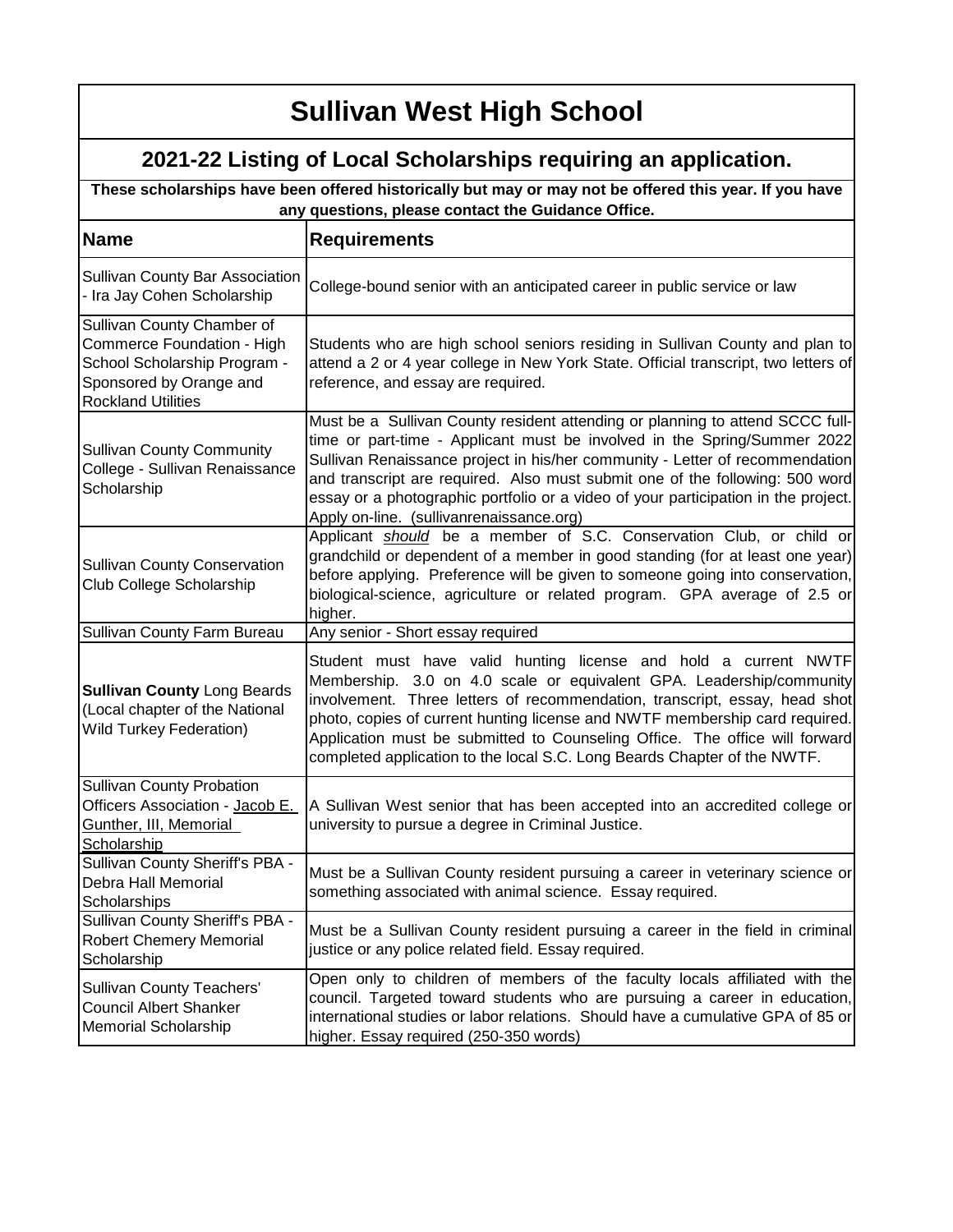| These scholarships have been offered historically but may or may not be offered this year. If you have<br>any questions, please contact the Guidance Office. |                                                                                                                                                                                                                                                                                                                                                                                                                                                                                                          |
|--------------------------------------------------------------------------------------------------------------------------------------------------------------|----------------------------------------------------------------------------------------------------------------------------------------------------------------------------------------------------------------------------------------------------------------------------------------------------------------------------------------------------------------------------------------------------------------------------------------------------------------------------------------------------------|
| <b>Name</b>                                                                                                                                                  | <b>Requirements</b>                                                                                                                                                                                                                                                                                                                                                                                                                                                                                      |
| <b>Sullivan County Trail</b><br><b>Association Scholarship</b>                                                                                               | Any Sullivan County High School Senior or any high school senior whose<br>parent/guardian is a member-in-good standing of the S.C. Trail Association,<br>who plans to major in an Environmental Field of Study, such as Forestry,<br>Wildlife Management, Environmental Biology, Soil and Water Conservation,<br>etc. Three letters of recommendation, a copy of your grades, and an essay<br>about yourself are required. (about 100 words)                                                             |
| Sullivan Renaissance<br>Scholarship - Community<br>Foundation of Orange &<br><b>Sullivan County</b>                                                          | Candidate must be a resident of Sullivan County and be able to demonstrate<br>they have volunteered for a Renaissance Project in a significant way.<br>Requirements: A personal essay from the applicant, a letter from project<br>leader, an additional letter of recommendation, and 2-3 photos of applicant<br>during their volunteer experience. Download application from their website.<br>(sullivanrenaissance.org)<br>Sullivan West graduating senior who has taken part in community service or |
| <b>Sullivan West Elementary</b><br>PTSO Scholarship                                                                                                          | volunteer week and planning to attend a trade or technical school, or a two or 4<br>year college/university. (Essay or video link)                                                                                                                                                                                                                                                                                                                                                                       |
| Tau Chapter, Delta Kappa<br>Gamma Society - Grants-in-Aid<br>Awards                                                                                          | Girls going into teaching - Education Major - Picture, transcript, and letter of<br>recommendation are required.                                                                                                                                                                                                                                                                                                                                                                                         |
| Teamsters Local Union No. 445<br>Scholarship - In Memory of<br>Douglas L. McCauley                                                                           | Son, daughter, or grandchild of an active or retired Teamsters Local 445<br>member in good standing planning to attend an accredited college, university<br>or trade school. Letter of recommendation, official transcript, and 500 word<br>essay are required.                                                                                                                                                                                                                                          |
| <b>Triquart Foundation Scholarship</b>                                                                                                                       | Must live in the Town of Fremont and that portion of the Town of Hancock<br>which is in our school district.                                                                                                                                                                                                                                                                                                                                                                                             |
| Tusten Lions Club Scholarship                                                                                                                                | Applicant must be entering a health-related field, reside within the confines of<br>the original Narrowsburg Central School and have an unweighted average of<br>80 or above.                                                                                                                                                                                                                                                                                                                            |
| <b>UDRBC Upper Delaware River</b><br>Basin Citizens Scholarship                                                                                              | Not offered in 2021-22. Senior furthering their educational ambitions in<br>agriculture/agriculture related fields. Application, letter of recommendation,<br>transcript and biographical statement are required.                                                                                                                                                                                                                                                                                        |
| United Way of Sullivan County<br><b>Hospitality &amp; Travel</b><br>Scholarship                                                                              | Sullivan County graduating seniors - Two scholarships will be awarded on the<br>basis of a combination of GPA, extracurricular activities, community service,<br>sports participation, character references and a 500 word essay.                                                                                                                                                                                                                                                                        |
| United Way of Sullivan County<br>Performing Arts Scholarship                                                                                                 | Sullivan County graduating seniors - Two scholarships will be awarded on the<br>basis of a combination of GPA, extracurricular activities, community service,<br>sports participation, character references, and a 500 word essay.                                                                                                                                                                                                                                                                       |
| <b>Wayne Memorial Hospital</b><br><b>Auxiliary Scholarships</b>                                                                                              | Applicant must be applying for fall admission to a nursing program and be<br>notified of their acceptance prior to high school graduation. Copy of letter of<br>acceptance to a nursing program, transcript, three letters of reference, wallet<br>photo, and a one-page essay are required.                                                                                                                                                                                                             |
| Western Sullivan United<br><b>Teachers &amp; School Related</b><br>Personnel Scholarships (WSUT<br>& SRP)                                                    | Any senior with 85 + average (Application posted in Schoology in "Courses")                                                                                                                                                                                                                                                                                                                                                                                                                              |